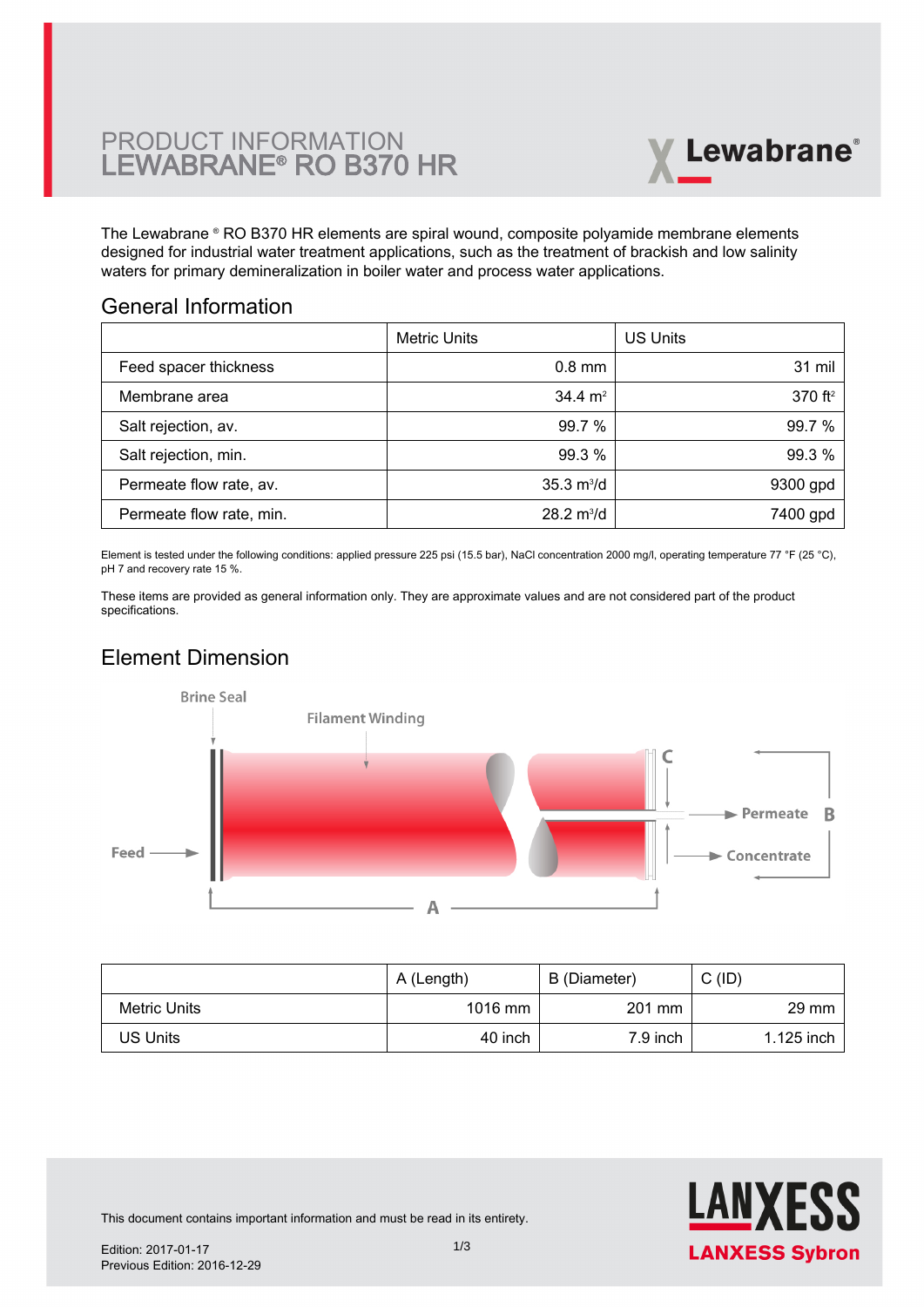# PRODUCT INFORMATION LEWABRANE® RO B370 HR



#### Application Data

|                                 | Metric units       | US units       |
|---------------------------------|--------------------|----------------|
| Operating pressure, max.        | 41 bar             | 600 psi        |
| Operating temperature, max.     | $45^{\circ}$ C     | $113^{\circ}F$ |
| Feed water SDI, max.            | 5                  | 5              |
| pH range during operating       | $2 - 11$           | $2 - 11$       |
| pH range during cleaning        | $1 - 12$           | $1 - 12$       |
| Pressure drop per element, max. | 1.0 <sub>bar</sub> | 15 psi         |
| Pressure drop per vessel, max.  | 3.5 <sub>bar</sub> | 50 psi         |
| Chlorine concentration, max.    | $0.1$ ppm          | $0.1$ ppm      |

As with any product, use of the products mentioned in this publication in a given application must be tested (including field testing, etc.) by the user in advance to determine suitability.

### Additional Information

- Treat RO Elements with care; do not drop the element.
- Each RO Element is wet tested, preserved in a 1% weight sodium bisulfite solution, and vacuum packed in oxygen barrier bags.
- During storage, avoid freezing and direct sunlight. The temperature should be below 35 °C (95 °F).

#### After Installation

- Keep the RO Elements wet, and use a compatible preservative for storage duration longer than 7 days.
- During the inital start up, discharge the first permeate to drain for 30 min.
- Permeate back pressure should not exceed feed pressure at any time.
- The RO Elements shall be maintained in a clean condition, unfouled by particulate matter or precipitates or biological growth.
- Consider cleaning, if the pressure drop increases by 20% or water permeability decreases by 10%.
- Use only chemicals which are compatible with the membrane.
- For additional information consult the Lewabrane® technical information available at www.lpt.lanxess.com.



This document contains important information and must be read in its entirety.